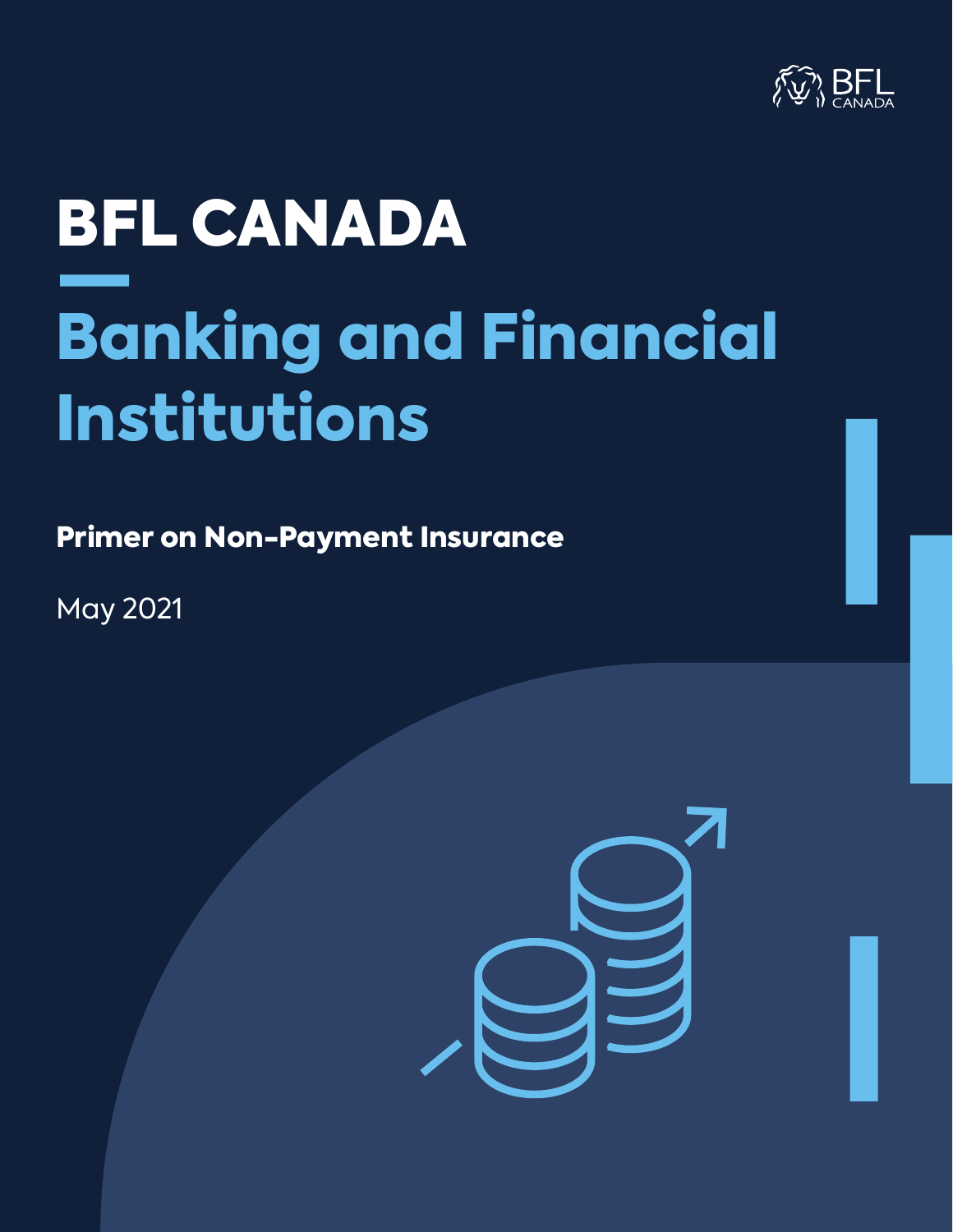

Non-payment insurance (NPI) policies are contracts issued by insurance companies to institutions seeking a form of credit risk mitigation for their third-party liabilities (such as obligations under a credit facility'). These policies constitute unfunded, uncollateralized credit protection that provide full recourse to the insurer for the insured sum.

As compared with letters of credit or parent company guarantees, NPI policies are ideal vehicles for credit risk mitigation. NPI policies, which were popularized following the 2001 Argentinean debt default, are specifically designed to provide protection for any non-payment event whatsoever. Whereas parent company guarantees are often issued by entities without formal credit ratings themselves, NPI policies are generally issued by highly rated, established insurers. Further, NPI policies are generally much less expensive than a letter of credit<sup>2</sup>.

So-called failure-to-pay insurance has several advantages over Credit Default Swaps (CDS). It can provide capital relief on specific names, but as it is directly insuring a bespoke portfolio of loans, it reduces the risk that the underlying default triggers the hedge. It is also not marked-to-market, so changes in value do not appear on banks' earnings statements. Market capacity for non-trade related credit insurance has increased to over \$1.5 billion per risk for tenors of up to seven years, while volumes of \$700 million are available for risk tenors of 10 years<sup>3</sup>.

#### DIFFERENCES BETWEEN CREDIT DEFAULT SWAPS AND NON-PAYMENT INSURANCE

NPI policies bear a resemblance to CDS and other similar credit protection instruments (such as financial guarantees), insofar as each product aims to mitigate counterparty credit risk by way of the seller of the product making payments to the purchaser upon the occurrence of certain specified events.

Under a typical CDS, one party (the Protection Buyer) will pay periodic premiums to another party (the Protection Seller) in return either for payments to cover loss in value, or the right to dispose of an asset at its face value, following the occurrence of certain pre-agreed credit related events (Credit Events) in respect of obligations (Obligations) owed or guaranteed by a party (the Reference Entity).

Whilst the purpose of CDS and NPI are similar, they may be distinguished from each other by both their legal characteristics and their commercial structures.

|                                             | <b>NPI</b>                        | <b>CDS</b>                             |
|---------------------------------------------|-----------------------------------|----------------------------------------|
| Insurable Interest                          | <b>Yes</b>                        | N <sub>o</sub>                         |
| <b>Loss Insured</b>                         | <b>Yes</b>                        | N <sub>o</sub>                         |
| <b>Duty of Fair Presentation</b>            | Required                          | Not applicable                         |
| <b>Subordination Rights/Recovery Rights</b> | Yes                               | <b>None</b>                            |
| <b>Exclusions</b>                           | Yes                               | Not required                           |
| <b>Triggers of Settlement</b>               | Loss required                     | Other causes can be<br>used for claims |
| <b>Settlement/Amount Payable</b>            | Amount related to<br>insured loss | Based on market wide<br>dealer auction |
| <b>Liquidity</b>                            | <b>Customized policies</b>        | Very liquid                            |

 1 Non-payment insurance: a regulatory capital solution, Butterworths Journal of International Banking and Financial Law, May 2018 2Non-payment insurance as Credit Risk Mitigation under Regulation Q, Clifford Chance, May 2017.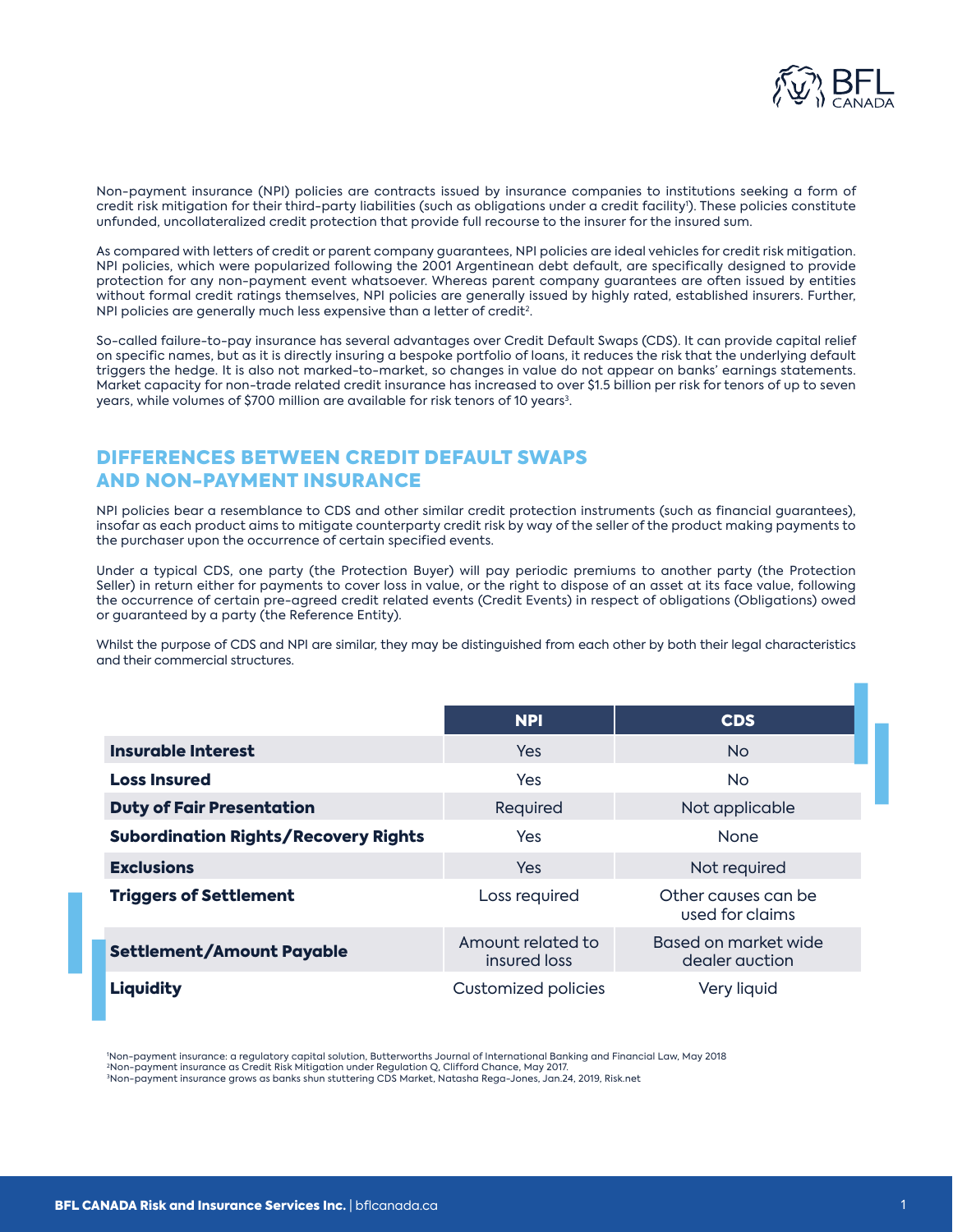

#### ILLUSTRATION OF CAPITAL RISK WEIGHT REDUCTION4

In this simplified example, we examine a typical \$100 million loan made to an unrated corporate entity. Assuming a 100% capital risk weight and an 8% tier 1 capital reserve requirement, the risk weight of the exposure would be \$100 million, and the financial institution would therefore have to hold \$8 million in tier 1 capital reserves.

Next, we examine the same \$100 million loan made to an unrated corporate entity protected by a Regulation Q compliant NPI policy issued by an "AA" rated insurer covering 80% of the loan exposure. Assuming that an "AA" exposure qualifies for a 20% capital risk weight, the risk weight of the exposure would be \$36 million (\$16 million in capital risk weight for the protected portion of the exposure and \$20 million for the unprotected portion of the exposure). In turn, the capital reserve requirement would accordingly fall to \$2.88 million (8% of \$36 million) for such a protected exposure, thereby freeing \$5.12 million in tier 1 capital for additional investment.



### RESULT: NPI Policy Protection Increases Available Capital by \$5.12 million.

4Illustration adapted from "Non-payment insurance as Credit Risk Mitigation under Regulation Q, Clifford Chance, May 2017"

#### FOR MORE INFORMATION PLEASE CONTACT:



#### Cedric Franklin

Vice-President, Client Executive — Surety and Credit Risks Solutions T. 437-828-1162 C. 647-202-8406 cfranklin@bflcanada.ca